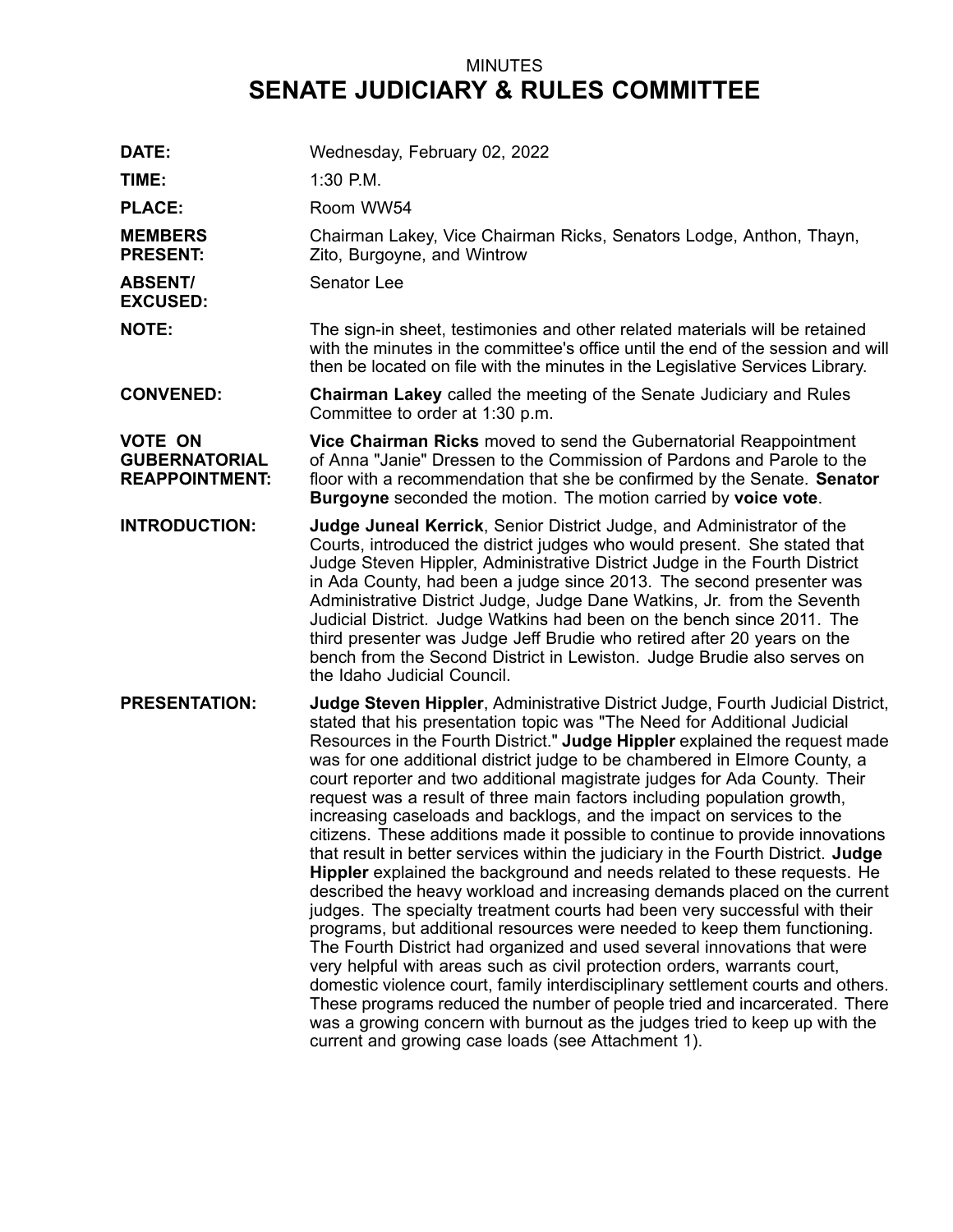- **DISCUSSION: Vice Chairman Ricks** asked if Judge Hippler had any recommendations that would help with the family court scenarios. **Judge Hippler** stated that adding <sup>a</sup> magistrate to be assigned to family law courts would reduce the docket numbers. In addition, their request allowed the Fourth District to continue having integrated settlement conferences. Those conferences included professionals who would give guidance to the parties with resolutions often reached. **Senator Lodge** asked if there was physical space for the new judges. **Judge Hippler** said that there was ongoing planning for office space and there would be space available. **Chairman Lakey** asked if there was <sup>a</sup> plan to deal with the backlog of cases. **Judge Hippler** responded that the individual districts came up with their own plans. He explained that with Covid the courts had not been on <sup>a</sup> regular schedule, but when they were in session, scheduling was arranged to accommodate as many trials as possible.
- **PRESENTATION: Judge Dane Watkins, Jr.**, Administrative District Judge, Seventh Judicial District, said he would be presenting on "The Work of the Trial Court Administrators." **Judge Watkins** stated he believes the Trial Court Administrators (TCA) are some of the most dedicated, hardworking officials in the State. The TCA is the hub of all the activities related to the Judicial district in which they are employed. They are the connection between the courts and every independent county in dozens of ways. Whenever there was <sup>a</sup> question to be answered, the first response was to go to the TCA. Some of their responsibilities include, but are not limited to, recording every proceeding from every courthouse, managing <sup>a</sup> complex budget that requires interaction with elected officials, clerks and designees, and judicial retirements and selections. The TCAs manage assignments for retired judges, are the contact person for media, provide training, education, and assistance for elected clerks. **Judge Watkins** added that in addition to these responsibilities, they are often asked to travel across the district to conduct various meetings. He reiterated that the request being made would help lighten the load of the Trial Court Administrators and give them <sup>a</sup> chance to do things they have been unable to accomplish.

**DISCUSSION: Vice Chairman Ricks** asked if there was <sup>a</sup> backlog of cases in eastern Idaho. **Judge Watkins** indicated that there was. He said that the judges in the Seventh Judicial district were working together with the parties' counsel on both sides, private lawyers, and public lawyers to work through as many cases as possible when the facilities were available. **Judge Watkins** explained that the use of Zoom during the pandemic had been very efficient and would probably continue to be used as needed. **Chairman Lakey** asked how the technology used was implemented and funded. **Judge Watkins** responded that for case management the Odyssey program had been <sup>a</sup> great time saver for the judges. Some court reporters from other parts of the State had transcribed remotely. The subscription fees that allowed the technology used were not prohibitive.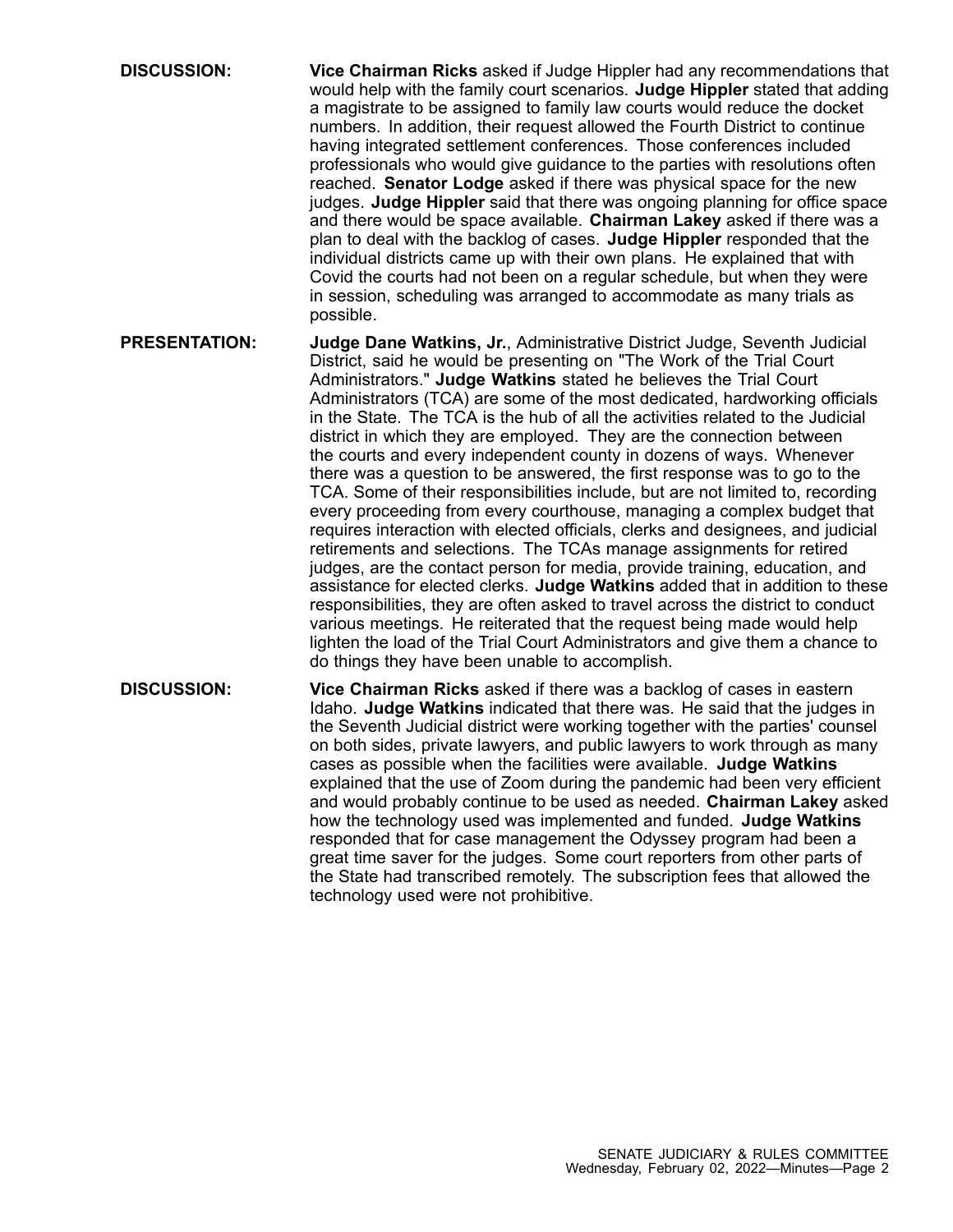| <b>PRESENTATION:</b> | <b>Judge Jeff Brudie, Retired Senior District Judge, Executive Director, Idaho</b><br>Judicial Council, stated that he would discuss "The Challenges of District<br>Judge Recruitment." Judge Brudie explained it had become a challenge to<br>assist the Governor in appointing replacements for vacancies in the district<br>courts. He stated the applicant numbers since 2018 had shown a decline<br>and indicated there were three factors contributing to the decrease. They<br>included compensation, the possibility of a contested election, and the<br>selection process of going through the Judicial Council to the Governor for<br>appointment. Attorneys who were in private practice would most likely have<br>to take a salary decrease and most of them want to keep their judgeship<br>until retirement. Taking a salary cut is not attractive when one is looking<br>toward retirement. There were many election aspects that came into play<br>for magistrate judges applying for a district judge position. Judge Brudie<br>commented that it may be wise to do a survey to measure attitudes regarding<br>the District Judge recruitment concerns. |
|----------------------|--------------------------------------------------------------------------------------------------------------------------------------------------------------------------------------------------------------------------------------------------------------------------------------------------------------------------------------------------------------------------------------------------------------------------------------------------------------------------------------------------------------------------------------------------------------------------------------------------------------------------------------------------------------------------------------------------------------------------------------------------------------------------------------------------------------------------------------------------------------------------------------------------------------------------------------------------------------------------------------------------------------------------------------------------------------------------------------------------------------------------------------------------------------------------|
| <b>DISCUSSION:</b>   | <b>Senator Wintrow</b> stated she hoped that judges are nonpartisan, fair and<br>impartial and asked how to ensure that was happening. Judge Brudie<br>stated that a judge was not supposed to be taking the bench with an<br>agenda. Senator Burgoyne asked how important the partisan factor was<br>in people not applying for the positions. Judge Brudie responded that the<br>two top reasons depended on who they were. Private practice attorneys<br>said compensation. Magistrates said it was the election process. Senator<br><b>Burgoyne</b> commented that he understood having gone before the Judicial<br>Council once, possibly two or three times, seemed like an impediment to the<br>application process. Judge Brudie added that it was difficult and it became<br>a very competitive process.                                                                                                                                                                                                                                                                                                                                                        |
| S 1240               | <b>Senator Wintrow</b> presented S 1240 relating to restrictive covenants.<br><b>Senator Wintrow</b> said S 1240 would add to existing law to provide for the<br>prohibition and removal of racially restrictive covenants for real property.<br>People would no longer be denied the opportunity to use or occupy real<br>property with the limitations of race, color, ethnicity or national origin. The<br>legislation was being kept in historic context of something that actually<br>happened in our country. A homeowner may voluntarily amend their own<br>documents and S 1240 provided a path for people who want to take the<br>language out of their covenant or deed. A form would be available in every<br>county to enable owners to make the necessary change. A placeholder<br>would be in the title chain indicating that the language had been outlawed<br>and would not be enforced.                                                                                                                                                                                                                                                                 |
| <b>TESTIMONY:</b>    | The following testimonies were given in favor of passing S 1240 (see<br>Attachment 2):                                                                                                                                                                                                                                                                                                                                                                                                                                                                                                                                                                                                                                                                                                                                                                                                                                                                                                                                                                                                                                                                                   |
|                      | McKay Cunningham, Professor, The College of Idaho                                                                                                                                                                                                                                                                                                                                                                                                                                                                                                                                                                                                                                                                                                                                                                                                                                                                                                                                                                                                                                                                                                                        |
|                      | Zoe Olson (Virtual)                                                                                                                                                                                                                                                                                                                                                                                                                                                                                                                                                                                                                                                                                                                                                                                                                                                                                                                                                                                                                                                                                                                                                      |
|                      | Ed Labinski, Home Owner in Warm Springs Mesa, Boise, Idaho                                                                                                                                                                                                                                                                                                                                                                                                                                                                                                                                                                                                                                                                                                                                                                                                                                                                                                                                                                                                                                                                                                               |
|                      | Linda Ipaye, Realtor, Boise, Idaho                                                                                                                                                                                                                                                                                                                                                                                                                                                                                                                                                                                                                                                                                                                                                                                                                                                                                                                                                                                                                                                                                                                                       |
| <b>MOTION:</b>       | Senator Thayn moved to send S 1240 to the Senate floor. Senator Anthon<br>seconded the motion. The motion carried by voice vote.                                                                                                                                                                                                                                                                                                                                                                                                                                                                                                                                                                                                                                                                                                                                                                                                                                                                                                                                                                                                                                         |
| <b>ADJOURNED:</b>    | There being no further business at this time, Chairman Lakey adjourned the<br>meeting at 2:55 p.m.                                                                                                                                                                                                                                                                                                                                                                                                                                                                                                                                                                                                                                                                                                                                                                                                                                                                                                                                                                                                                                                                       |